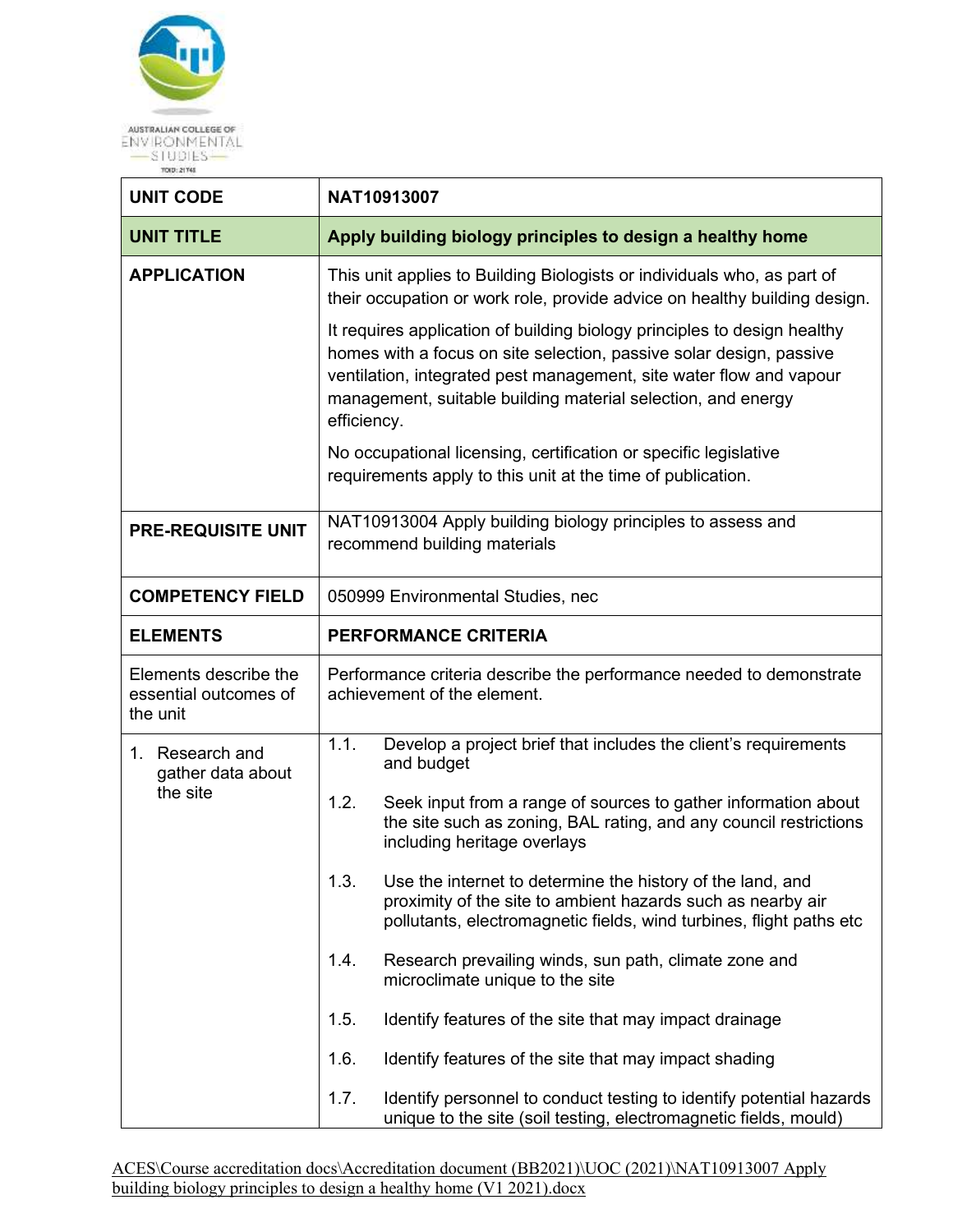

| Design a healthy<br>2.<br>home                   | 2.1 | Select suitable building materials that do not adversely impact<br>indoor air quality, electroclimate or occupant's health. |
|--------------------------------------------------|-----|-----------------------------------------------------------------------------------------------------------------------------|
|                                                  | 2.2 | Document design characteristics that passively heat and cool<br>the building                                                |
|                                                  | 2.3 | Document design characteristics that promote passive<br>ventilation                                                         |
|                                                  | 2.4 | Document drainage and vapour management to prevent<br>moisture-related problems                                             |
|                                                  | 2.5 | Provide advice on integrated forms of pest management                                                                       |
|                                                  | 2.6 | Minimise exposure to electromagnetic fields from lighting, wiring<br>and electrical appliances                              |
| 3<br>Report the findings<br>of the building site | 3.1 | Describe the building biology principles that underpin healthy<br>building design                                           |
| assessment                                       | 3.2 | Formulate outcomes of the site assessment                                                                                   |
|                                                  | 3.3 | Document recommendations in a report                                                                                        |
|                                                  | 3.4 | Identify key personnel and suppliers required to assist in<br>building a healthy home                                       |
|                                                  |     |                                                                                                                             |

## **FOUNDATION SKILLS**

*Foundation skills essential to performance in this unit, but not explicit in the performance criteria are listed here, along with a brief context statement.* 

| <b>Skill</b>       | <b>Description</b>                                                                                             |
|--------------------|----------------------------------------------------------------------------------------------------------------|
| Reading skills to: | Evaluate healthy building designs using authoritative<br>sources                                               |
|                    | Understand and apply specialist building terminology                                                           |
|                    | Read text which includes specialized vocabulary to gather<br>information and create questions to be answered.  |
| Writing skills to: | Produce, edit and proofread documents to ensure clarity of<br>meaning, accuracy and consistency of information |
|                    | Address the context, purpose and audience when<br>generating text                                              |
|                    | Integrate information and ideas from a range of sources,<br>e.g. course materials, photographs, charts, maps   |

[ACES\Course accreditation docs\Accreditation document \(BB2021\)\UOC \(2021\)\NAT10913007 Apply](NAT10913007%20Apply%20building%20biology%20principles%20to%20design%20a%20healthy%20home%20v.1%202021.docx)  [building biology principles to design a healthy home \(V1 2021\).docx](NAT10913007%20Apply%20building%20biology%20principles%20to%20design%20a%20healthy%20home%20v.1%202021.docx)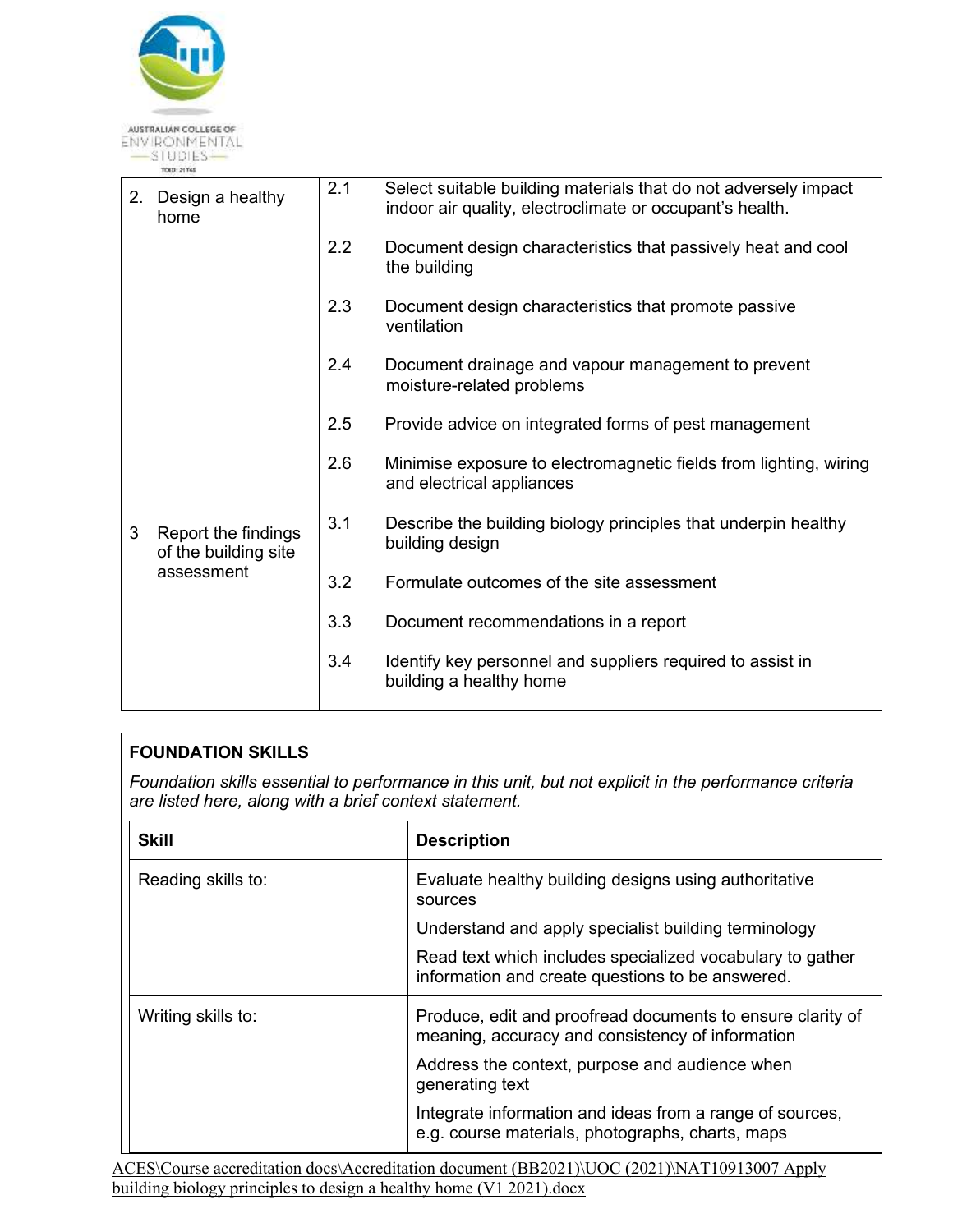

|                                      | Relay/report researched information using clear and direct<br>language appropriate to the reader/audience                                                                                                                                                                                                                                                                        |
|--------------------------------------|----------------------------------------------------------------------------------------------------------------------------------------------------------------------------------------------------------------------------------------------------------------------------------------------------------------------------------------------------------------------------------|
|                                      | Validate findings where appropriate                                                                                                                                                                                                                                                                                                                                              |
| Oral communication skills to:        | Listen strategically to gather verbal information                                                                                                                                                                                                                                                                                                                                |
|                                      | Communicate with a range of people, including builders,<br>designers, and architects using appropriate<br>building/construction industry terminology.                                                                                                                                                                                                                            |
|                                      | Actively participate in meetings and discussions to gather<br>information                                                                                                                                                                                                                                                                                                        |
| Numeracy skills to:                  | Extract, interpret and create mathematical information,<br>including temperature, rainfall, and humidity.                                                                                                                                                                                                                                                                        |
|                                      | Understand and measure height, angles, volumes and other<br>mathematical proportions related to ergonomic and<br>proportional building designs, e.g. percentages, ratio, rates,<br>positive and negative numbers, numbers expressed as<br>powers, routine formulae and algebraic representations, 2D<br>and 3D shapes, maps, plans and statistical data in graphs<br>and tables. |
|                                      | Use estimation and other assessment skills to check the<br>outcomes and decide on the appropriate accuracy for the<br>outcome.                                                                                                                                                                                                                                                   |
|                                      | Interpret trends and compare and evaluate costs.                                                                                                                                                                                                                                                                                                                                 |
| Learning skills to:                  | Use a variety of reference sources to collect facts and<br>examples.                                                                                                                                                                                                                                                                                                             |
| Problem-solving skills to:           | Draw comparisons – e.g. healthy versus sick building<br>construction design and development.                                                                                                                                                                                                                                                                                     |
|                                      | Identify environmental issues, alternative<br>treatments/solutions matched with or based on evidence<br>(e.g. alternative pest treatments), alternative materials, and<br>apply these to recommendations.                                                                                                                                                                        |
| Initiative and enterprise skills to: | Seek information and resources outside of those provided in<br>the main learning text.                                                                                                                                                                                                                                                                                           |
| Teamwork skills to:                  | Work with industry professionals to gather information and<br>resources                                                                                                                                                                                                                                                                                                          |
| Planning and organising skills to:   | Gather and record data relevant to the project promptly                                                                                                                                                                                                                                                                                                                          |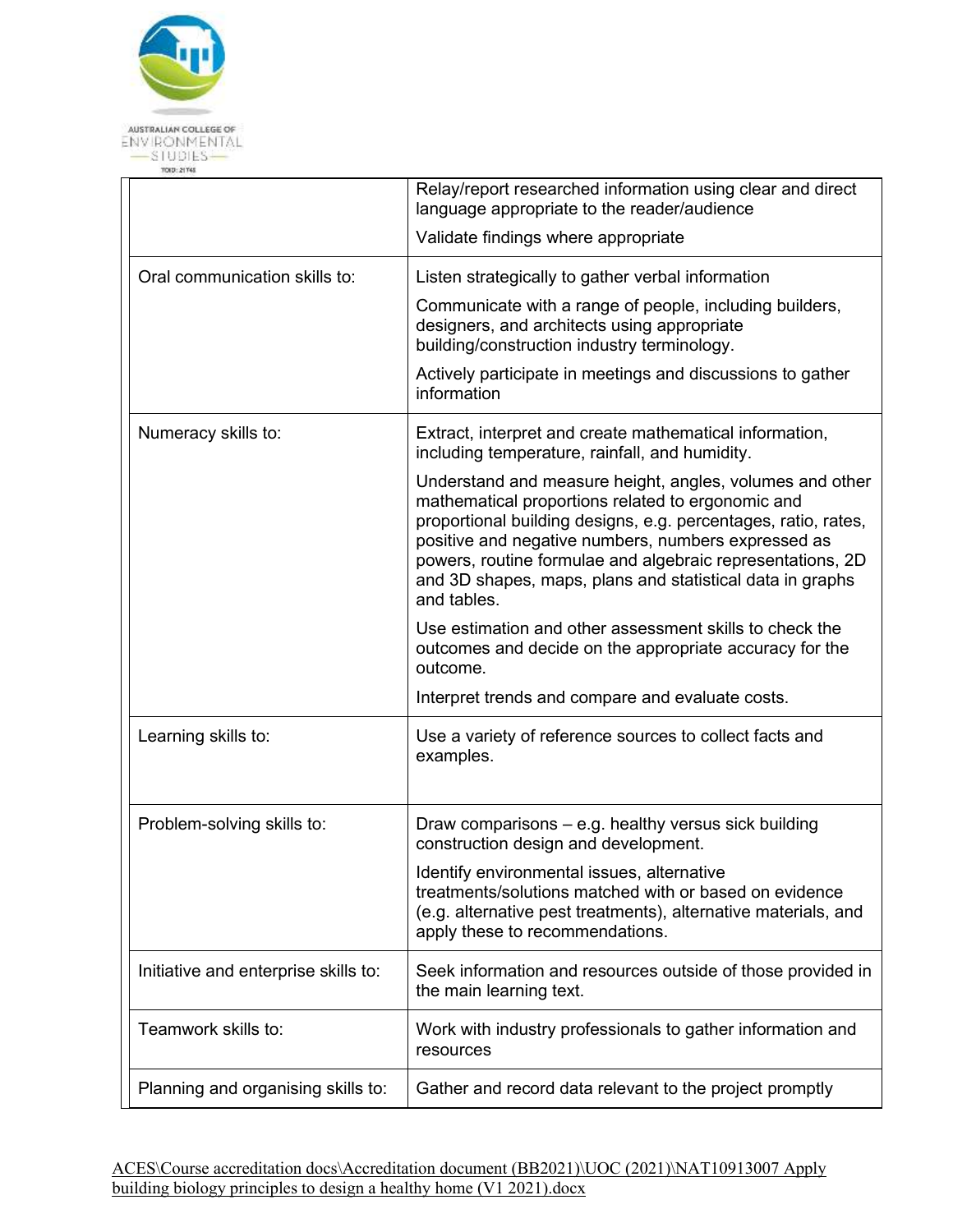

| Self-management skills to: | Manage research, project timeframes, interactions with the<br>client, industry professionals and key sources of information<br>including various government authorities and utilities. |
|----------------------------|----------------------------------------------------------------------------------------------------------------------------------------------------------------------------------------|
| Technology skills to:      | Read and accurately interpret a compass.<br>Use hand-held devices, computers or other processes to<br>enter mathematical data and calculate.                                           |
|                            | Select and use technology and internet searches for<br>research and producing documents, tables, charts, plans.                                                                        |
|                            |                                                                                                                                                                                        |

| <b>UNIT MAPPING</b><br><b>INFORMATION</b> | Code and Title<br><b>Current Version</b>                                                                                    | Code and Title<br><b>Previous Version</b>         | Comments        |  |
|-------------------------------------------|-----------------------------------------------------------------------------------------------------------------------------|---------------------------------------------------|-----------------|--|
|                                           | NAT10913007 Apply<br>$\frac{1}{1}$ building biology principles to $ $ biology principles to design<br>design a healthy home | <b>BLDBIO607 Apply building</b><br>a healthy home | Equivalent unit |  |

| TITLE                                 | <b>Assessment requirements for</b>                                                                                                                                                                                                                                                                  |  |
|---------------------------------------|-----------------------------------------------------------------------------------------------------------------------------------------------------------------------------------------------------------------------------------------------------------------------------------------------------|--|
|                                       | NAT10913007 Apply building biology principles to design a healthy<br>home                                                                                                                                                                                                                           |  |
| <b>PERFORMANCE</b><br><b>EVIDENCE</b> | The learner must show evidence of the ability to complete tasks outlined in<br>the elements and performance criteria of this unit, and manage tasks and<br>contingencies in the context of the job role. There must be demonstrated<br>evidence that the learner has completed the following tasks: |  |
|                                       | Identified the client's resources and requirements of the site                                                                                                                                                                                                                                      |  |
|                                       | Identified the zoning, BAL rating (bushfire) and any restrictions (council),<br>$\bullet$<br>such as heritage overlays unique to the site                                                                                                                                                           |  |
|                                       | Researched the previous history of the site                                                                                                                                                                                                                                                         |  |
|                                       | Researched prevailing winds, sun path, climate zone and microclimate<br>unique to the site                                                                                                                                                                                                          |  |
|                                       | Identified proximity of the site to air pollutants, electromagnetic fields,<br>$\bullet$<br>bodies of water, neighbouring buildings, vegetation and green zones                                                                                                                                     |  |
|                                       | Researched non-chemical forms of pest management<br>$\bullet$                                                                                                                                                                                                                                       |  |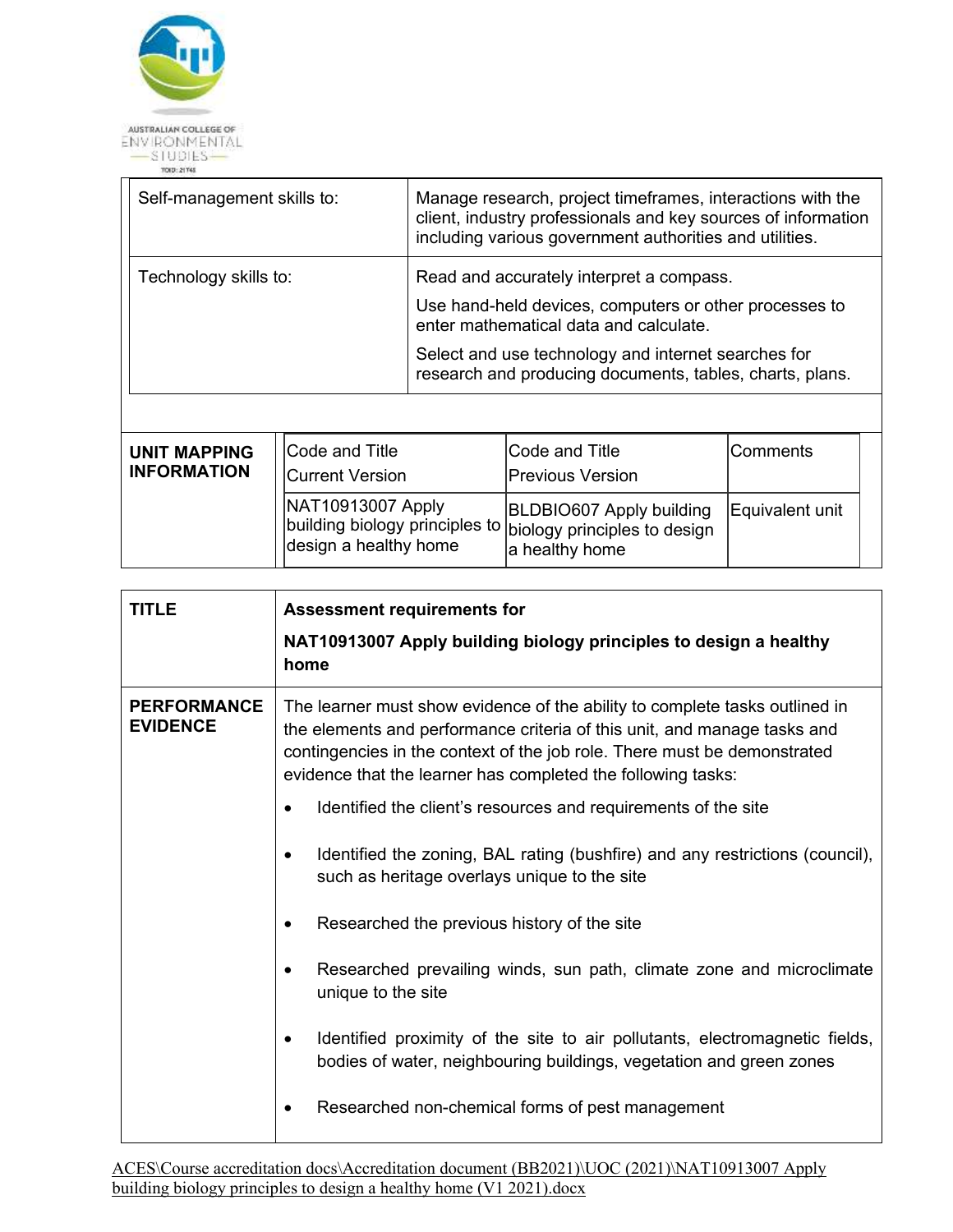

| TO(D: 21745                         |                                                                                                                                                                                                                                                                                                                                                           |
|-------------------------------------|-----------------------------------------------------------------------------------------------------------------------------------------------------------------------------------------------------------------------------------------------------------------------------------------------------------------------------------------------------------|
|                                     | Outlined the design features that enhance passive ventilation<br>$\bullet$                                                                                                                                                                                                                                                                                |
|                                     | Documented the drainage and water management features to prevent<br>٠<br>moisture-related problems                                                                                                                                                                                                                                                        |
|                                     | Documented the design features to passively heat and cool the building                                                                                                                                                                                                                                                                                    |
|                                     | Illustrated the features of a healthy home on a site/building sketch<br>$\bullet$                                                                                                                                                                                                                                                                         |
|                                     | Identified key personnel and suppliers required to assist in building a<br>$\bullet$<br>healthy home                                                                                                                                                                                                                                                      |
|                                     | Used computer software to document findings and recommendations                                                                                                                                                                                                                                                                                           |
| <b>KNOWLEDGE</b><br><b>EVIDENCE</b> | The learner must be able to demonstrate essential knowledge required to<br>effectively do the task outlined in elements and performance criteria of this<br>unit, manage the task and manage contingencies in the context of the work<br>role. This includes knowledge of:                                                                                |
|                                     | <b>Building terminology</b><br>Building biology principles that underpin healthy building design<br>Exposure zones, i.e. proximity of the site to potential health hazards<br><b>Building Biology Rating Tool</b><br>$\bullet$                                                                                                                            |
|                                     | Analysing information from a range of authoritative sources including<br>$\bullet$<br>government, non-government, industry associations and YouTube videos<br>relevant to the field of study.                                                                                                                                                             |
|                                     | Council requirements regarding zoning of land and previous land use<br>٠<br>Sun path, prevailing winds, climate zone and microclimate<br>$\bullet$<br>External sources of AC magnetic fields and RF-EMFs that may impact<br>$\bullet$<br>the site include mobile phone towers, high voltage transmission lines,<br>power lines, substations, transformers |
|                                     | Influence of neighbouring buildings and trees in close proximity to the<br>$\bullet$<br>site that impact shading and sun exposure<br>Proximity of green zones to the site as a means to reduce air pollutant<br>$\bullet$                                                                                                                                 |
|                                     | exposure<br>Features that impact drainage issues such as land slope, trees,                                                                                                                                                                                                                                                                               |
|                                     | landscaping features, damp proof course, vapour barriers, sources of<br>water.                                                                                                                                                                                                                                                                            |
|                                     | Design principles to enhance passive ventilation such as location of<br>٠<br>windows and doors and air vents                                                                                                                                                                                                                                              |
|                                     | Design principles to passively heat and cool the building such as<br>$\bullet$<br>consideration of the facing direction of the building relative to the<br>sunpath and microclimate, use of suitable building materials to capture<br>winter sun and shade from summer sun                                                                                |